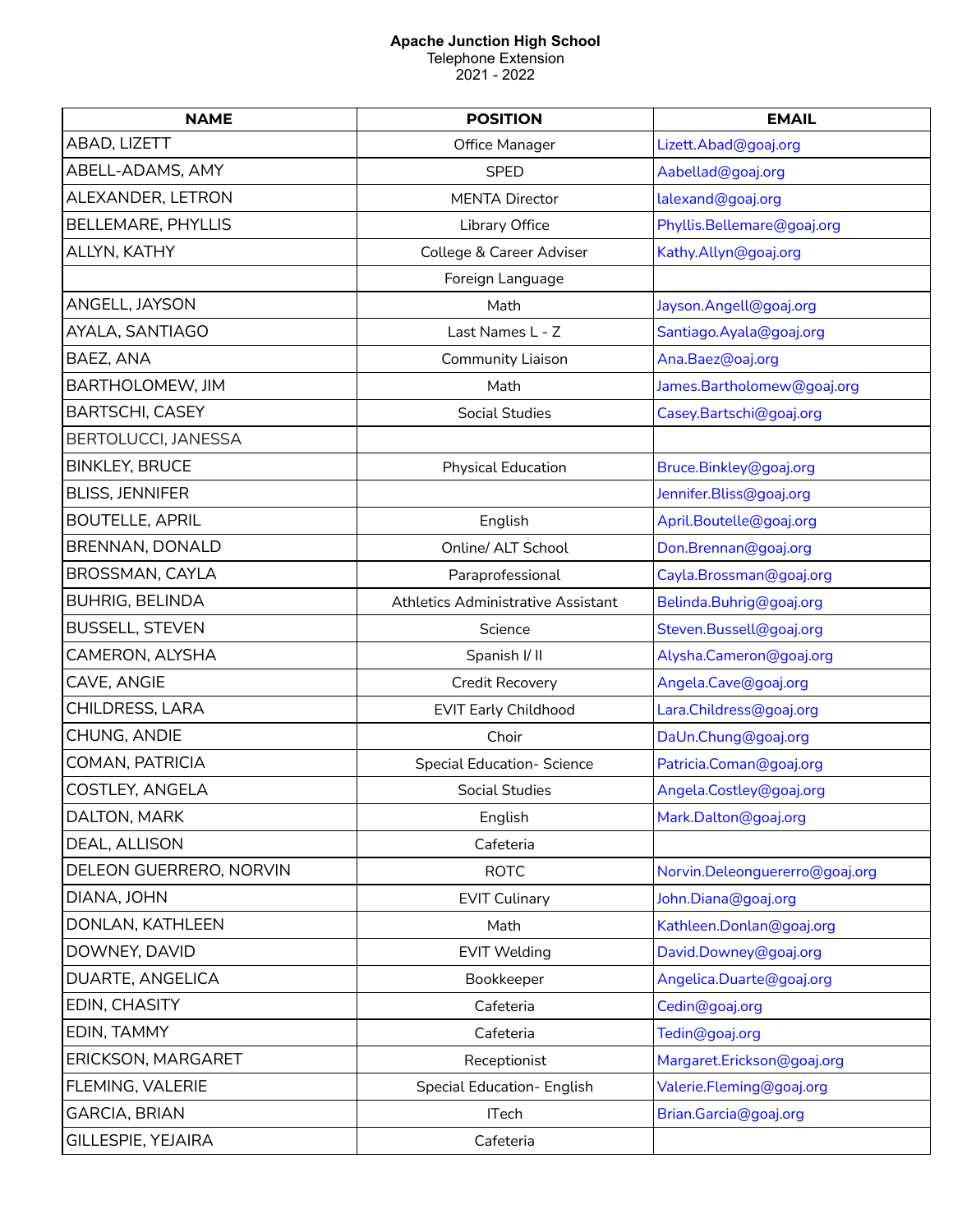| HAWN, ALEXANADRA          | Speech Pathologist @ AJHS/ CCJH           | Alexandra.Hawn@goaj.org     |  |
|---------------------------|-------------------------------------------|-----------------------------|--|
| HERMANN, KARL             | <b>Band</b>                               | Karl.Hermann@goaj.org       |  |
| HERMANN, SARA             | Psychologist                              | Sara.Hermann@goaj.org       |  |
| HIKWA, DIDEKILE           | Teacher                                   | Didekile.Hikwa@goaj.org     |  |
| HOEFER, NORM              | <b>Athletic Director</b>                  | Norman.Hoefer@goaj.org      |  |
| <b>HOLT, KRIS</b>         | Custodian                                 |                             |  |
| HUBBARD, KATHY            | Attendance Tech                           | Kathy.Hubbard@goaj.org      |  |
| <b>HUTCHENS, JASON</b>    | <b>Physical Education/ SPED</b>           | Jason.Hutchens@goaj.org     |  |
| <b>JENEMABI, CHRISTIE</b> | Science                                   | Christie.Jenemabi@goaj.org  |  |
| KELLER, SANDRA            | English                                   | Sandra.Keller@goaj.org      |  |
| KENT, DEBBIE              | <b>Administrative Assistant</b>           | Debbie.Kent@goaj.org        |  |
| KING, ZACHARY             | Science                                   | Zachary.King@goaj.org       |  |
| KNIGHT, TONYA             | <b>Assistant Principal</b>                | Tonya. Knight@goaj.org      |  |
| LANPHEAR, PAUL            | Drama                                     | Paul.Lanphear@goaj.org      |  |
| LEEN, SANDRA              | Teacher                                   | Sandra.Leen@goaj.org        |  |
| LIGON, BETHANY            | Teacher - French                          | Bethany.Ligon@goaj.org      |  |
| LINEBERRY, CHRIS          | Principal                                 | Chris.Lineberry@goaj.org    |  |
| LOCK, GARY                | <b>ROTC</b>                               | Gary.Lock@goaj.org          |  |
| LOFTUS, MARTIN            | SPED/ Psychologist                        | Martin.Loftus@goaj.org      |  |
| MAKAVOS, MILTIADES        | Math                                      | Miltiades.Makavos@goaj.org  |  |
| MARLEY, RENA              | <b>SPED</b>                               | Rena.Marley@goaj.org        |  |
| MATLOSZ, CANDYCE          | English                                   | Candyce.Matlosz@goaj.org    |  |
| MATLOSZ, ED               | <b>Social Studies</b>                     | Ed.Matlosz@goaj.org         |  |
| McDAVID, CARY             | Science                                   | Cary.McDavid@goaj.org       |  |
| McKEE, TIMOTHY            | <b>Physical Education/Council Advisor</b> | Timothy.McKee@goaj.org      |  |
| MOOREHOUSE, KELLY         | Nurse                                     | Kelly.Moorehouse@goaj.org   |  |
| MURPHY, ALEX              | Math                                      | Alex.Murphy@goaj.org        |  |
| MURPHY, STEVE             | <b>SPED</b>                               | Steve.Murphy@goaj.org       |  |
| NAFZIGER, ERICA           | Math                                      | Erica.Nafziger@goaj.org     |  |
| NAZARIO, JUNIOR           | <b>Custodial/Building Manager</b>         | Herminio.Nazario@goaj.org   |  |
| OLSON, SABRINA            | <b>SPED</b>                               | Sabrina.Olson@goaj.org      |  |
| OWEN, JEFF                | <b>SPED</b>                               | Jeffrey.Owen@goaj.org       |  |
| PARRIS, TRACY             | English                                   | Tracy.Parris@goaj.org       |  |
| RAYMOND, HANS             | <b>Assistant Principal</b>                | Hans.Raymond@goaj.org       |  |
| REEVES, DANIEL            | <b>ITech</b>                              | Daniel.Reeves@goaj.org      |  |
| REICHWALD, KALLEIGH       | Paraprofessional                          | Kalleigh.Reichwald@goaj.org |  |
| REYES, ENRIQUE            | EVIT-Construction                         | Enrique.Reyes@goaj.org      |  |
| REYNOLDS, SHARLAH         | <b>Social Studies</b>                     | Sharlah.Reynolds@goaj.org   |  |
| ROACH, JEFF               | <b>TLC</b>                                | Jeff.Roach@goaj.org         |  |
| ROGALSKI, ALLISON         | Registrar                                 | Allison.Rogalski@goaj.org   |  |
| ROMERO, KELSEY            | Last Names A - K                          | Kelsey.Romero@goaj.org      |  |